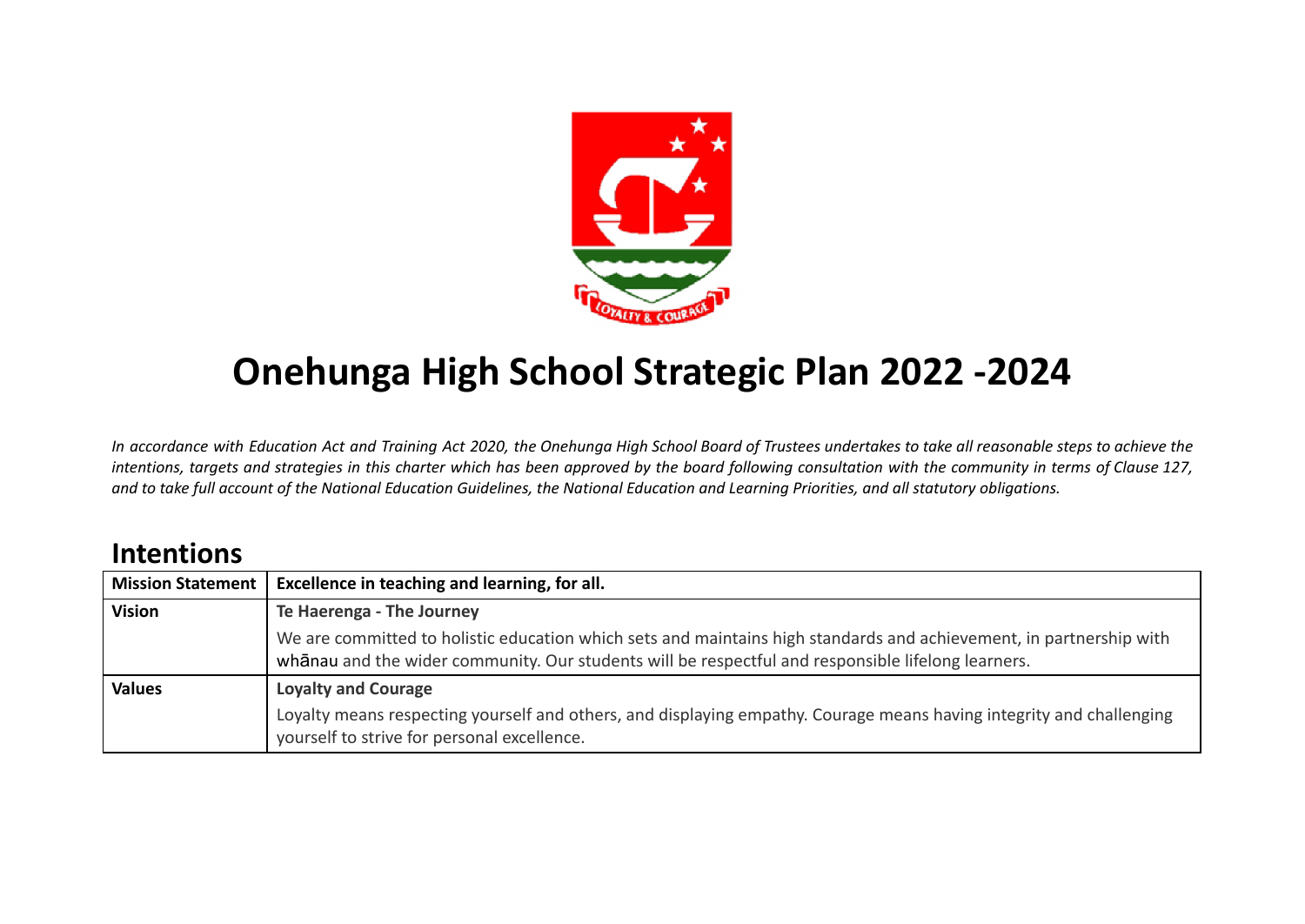# **Capability and resourcing**

### **Who we are**

Onehunga High School is a co-educational, multi-cultural and international state secondary school that serves a diverse urban environment covering a wide range of ethnic, social and economic situations. The inclusivity and diversity of our school community are amongst its greatest strengths.

An enrolment scheme has been in place since 1991. All students living within the zone are accepted at the school. Increasingly limited numbers of out of zone students are accepted each year, as capacity allows. International students are also an important part of Onehunga High School.

Student achievement is of paramount importance, and is approached in partnership with whānau. Quality and diversity of curricular and co-curricular opportunities are important features of the school; they are fundamental to student engagement and success. Onehunga High School includes Adult and Community Education, a Business School, Construction School, English Language School, Health Science Academy and Services Academy.

The Board of Trustees acknowledges and respects New Zealand's cultural diversity and the unique position of Māori as tangata whenua. The siting of Te Haerenga, the school marae, at the front of the school, demonstrates this proudly. Te Haerenga means "the journey", which refers to the learning journey of all members of our school community; the Marae Kura serves as our cultural heart.

### **Financial Objectives**

The Board of Trustees' financial objectives are geared to the achievement of the intentions, targets and strategies as outlined, as well as the Property Master Plan. The Board has a commitment to creating income sources to supplement Operations Grant funding.

### **Safe and Healthy Learning Environment**

The Board of Trustees is committed to the provision of a healthy and safe learning environment. To this end, after being confirmed in 2018, the Property Master Plan is progressing in partnership with the Ministry of Education, project managers Beca, architects Ignite and construction company Naylor Love. The 10YA and 5YPP scaffold work with the remainder of our school property.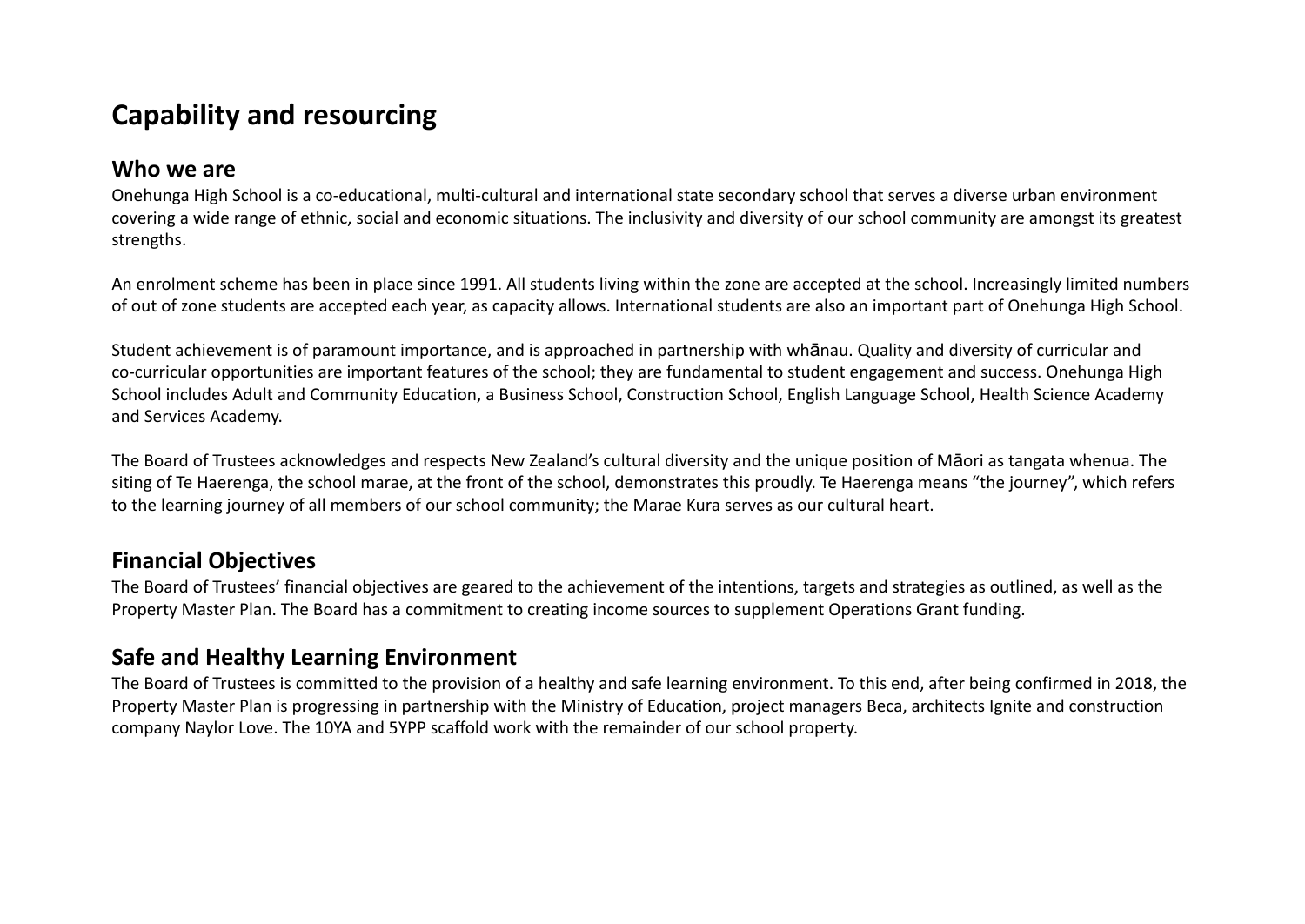### **Staffing Plan 2022**

The Board of Trustees has agreed to staff the school above entitlement in order to better support our students. Extra staffing over that provided by the government is included to support:

- Academic mentoring
- Ako Mātātupu | Teach First NZ
- Business School
- Construction School
- Curriculum Support
- ESOL
- Guidance and Health
- Health Science Academy
- International Students
- School leadership
- Specialist senior classes
- Te Ara Wānanga (the Buchanan programme)
- Te Puāwaitanga
- Te Reo Māori and Māori Performing Arts
- Year 9 and 10 Supported Learning

### **Review of Charter and Consultation**

Consultation with students, staff and parents is ongoing throughout each year. Usually this includes NZCER's Wellbeing@School survey and Teaching and School Practices survey. We have numerous student, whānau and teacher meetings for different purposes, including conversations between each student, whānau and kaitiaki, and informal consultation with, and feedback from, our wider community. For the past two years we have made the decision not to involve our community in the usual surveys - instead we used other methods of communication, prioritising listening, as our consultation process. We did not need to add more during times of considerable and continued challenge.

Our Board of Trustees and senior leadership team lead the development of our strategic plan using a wide range of supporting information including achievement, attendance, retention and tertiary data alongside consultation and feedback.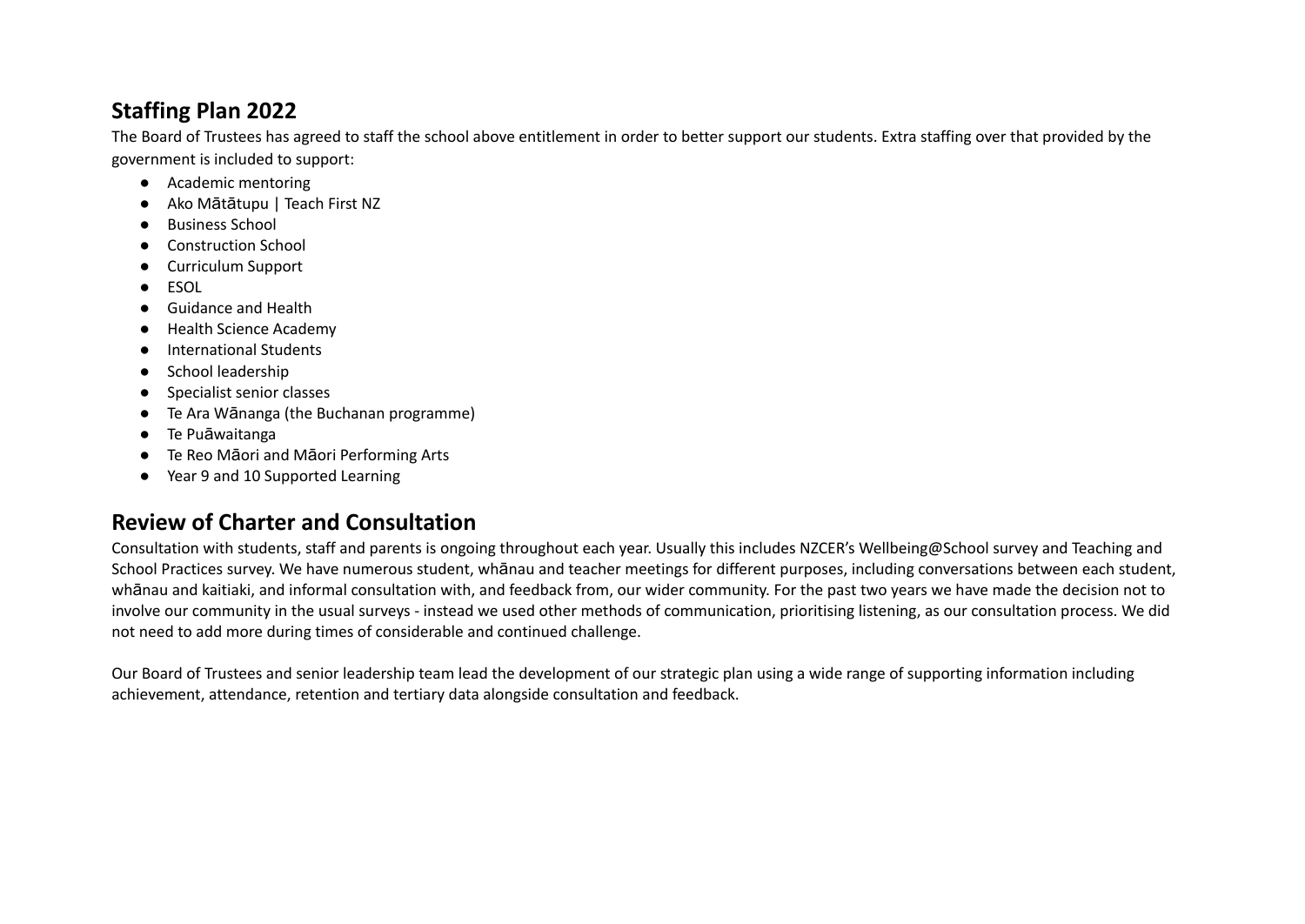### **Guiding Principles**

#### Whakamana

empowering all learners to reach their highest potential by providing high-quality teaching and leadership.

#### Manaakitanga

Creating a welcoming, caring and creative learning environment that treats everyone with respect and dignity.

### Pono Showing integrity by acting in<br>ways that are fair, honest, ethical and just.

Whanaungatanga Engaging in positive and collaborative<br>relationships with our learners, their families and whanau, our colleagues and the wider community.

#### Piripono me Mātātoa

Showing loyalty by respecting ourselves and others, and displaying empathy. Showing courage by having integrity and challenging ourselves to strive for personal excellence.

# OUNLINTEACHING AND LEADERSHIP **CENTRE CENTRE BARNER FREE** ACCE **SAWARE OF WORK AND LEARWAG**

# **OHS STRATEGIC PLAN 2022**

### **Strategies for Success**

### **LEARNERS AT THE CENTRE**

Ensure places of learning are safe, inclusive and free from racism, discrimination and bullying.

Have high aspirations for every learner/akonga, and support these by partnering with their whanau and communities to design and deliver education that responds to their needs, and sustains their identities, languages and cultures.

#### **BARRIER FREE ACCESS**

Reduce barriers to education for all, including for Mäori and Pacific learners/äkonga, disabled learners/äkonga and those with learning support needs. Ensure every learner/akonga gains sound foundation skills, including language, literacy and numeracy.

#### QUALITY TEACHING AND LEADERSHIP

Meaningfully incorporate te reo Maori and tikanga Maori into the everyday life of the place of learning.

Develop staff to strengthen teaching, leadership and learner support capability across the education workforce.

### FUTURE OF LEARNING AND WORK

Collaborate with industries and employers to ensure learners/ākonga have the skills, knowledge and pathways to succeed in work.

### **Achievement Targets**

#### YEAR 11 / 12 / 13



All eligible äkonga will meet expected curriculum levels for literacy and numeracy

#### YEAR 10

YEAR 9

All eligible åkonga will gain their Literacy and Numeracy qualification



20% of äkonga who achieve NCEA Level 1, 2 and 3 will do<br>so with Excellence



**ONEHUNGA HIGH SCHOOL LOYALTY & COURAGE**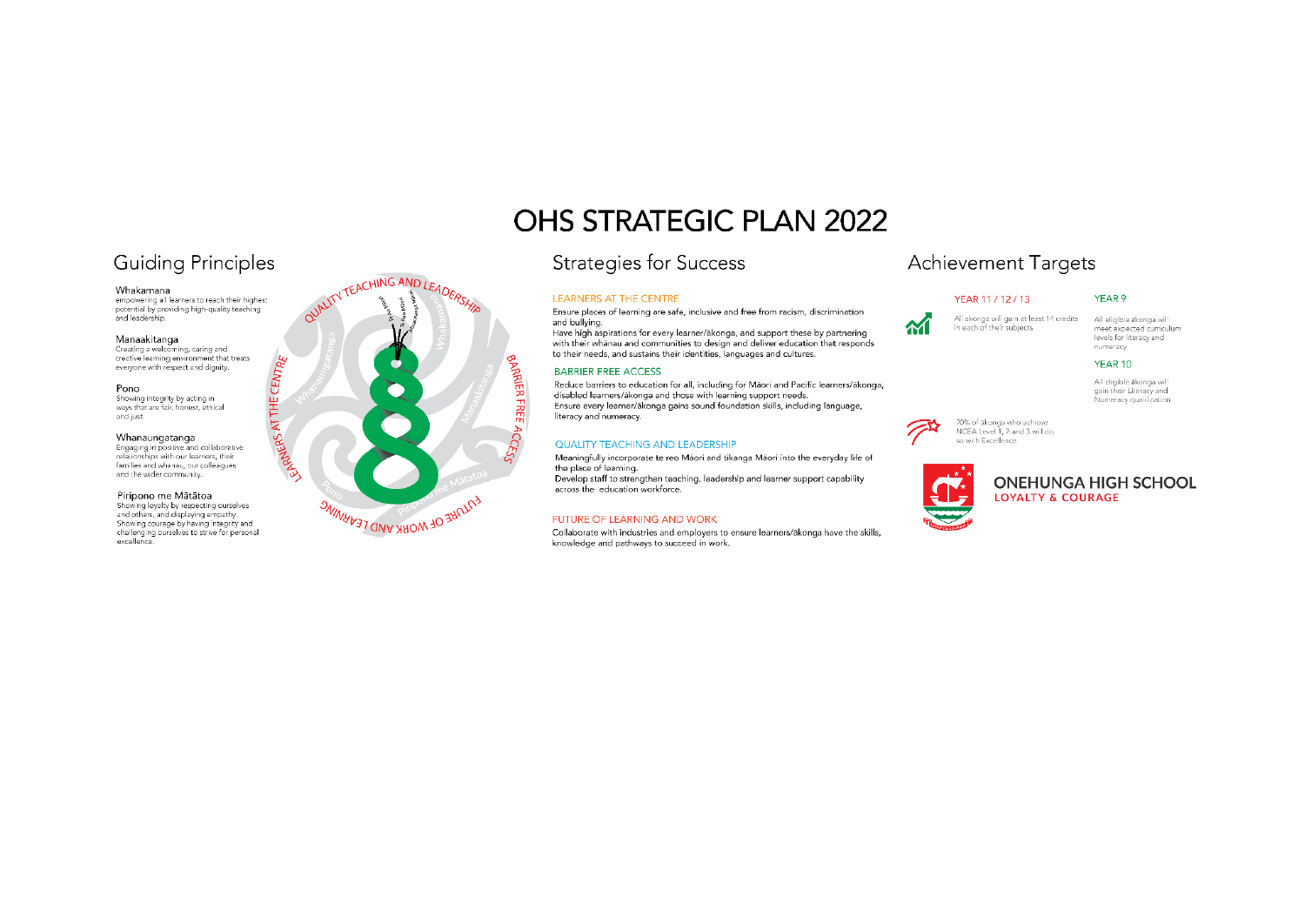# **Learners at the Centre - Strategies for Success**

| What                                                                                                                 | Who                                                                                                | <b>Indicators of Progress</b>                                                                                                                                                                           |
|----------------------------------------------------------------------------------------------------------------------|----------------------------------------------------------------------------------------------------|---------------------------------------------------------------------------------------------------------------------------------------------------------------------------------------------------------|
| Build stronger relationships between<br>ākonga, whānau, staff, community                                             | Student Councils, Relationship<br>Manager, Deans, Kaitiaki,<br>Guidance and Health, SLT, all staff | More whanau/community/school engagement<br>$\bullet$<br>Engagement in Kāhui Ako local curriculum<br>$\bullet$<br>initiatives<br>Feedback from ākonga, whānau, staff, community<br>$\bullet$             |
| School wide PLD:<br>Racism, bias and wellbeing<br>Matauranga Māori                                                   | All staff and students                                                                             | Inclusive practice evident across the school<br>$\bullet$<br>Feedback especially from akonga and staff<br>$\bullet$                                                                                     |
| Build engagement through student<br>leadership and co-curricular involvement                                         | Prefects, Student Councils, Sports<br>staff, schools within school,<br>Deans, Kaitiaki             | Increased attendance<br>$\bullet$<br>Increased engagement in learning<br>$\bullet$<br>Increased co-curricular participation<br>$\bullet$<br>Feedback from ākonga, whānau, staff, community<br>$\bullet$ |
| Continued development of Academic<br>Mentoring including learning<br>conversations, school values and<br>citizenship | Student Councils, Kaitiaki, Deans                                                                  | More structured Academic Mentoring programme<br>$\bullet$<br>Greater engagement in Academic Mentoring<br>Feedback from ākonga, whānau, staff, community<br>$\bullet$                                    |

# **Barrier Free Access - Strategies for Success**

| What                                                                                     | Who                                                                                          | <b>Indicators of Progress</b>                                                                                                                                           |
|------------------------------------------------------------------------------------------|----------------------------------------------------------------------------------------------|-------------------------------------------------------------------------------------------------------------------------------------------------------------------------|
| Better identification of, and intervention for,<br>at risk ākonga and giftedness         | CLG, LSCs, Te Puāwaitanga,<br>Guidance and Health, ASLG,<br>Kaitiaki, Deans, all staff       | Student needs and gifts identified and<br>$\bullet$<br>supported including NZ Scholarship pathways<br>Feedback from ākonga, whānau, staff                               |
| Continued use and development of<br>diagnostic tools (e.g. Assay) to support<br>learning | CLG, HoDs, ISL Māori and Pasifika,<br>Te Puāwaitanga, Senior Leader<br>Assessment, all staff | School wide use of diagnostic tools<br>$\bullet$<br>Improved student achievement overall<br>Improved Māori student achievement<br>Improved Pasifika student achievement |